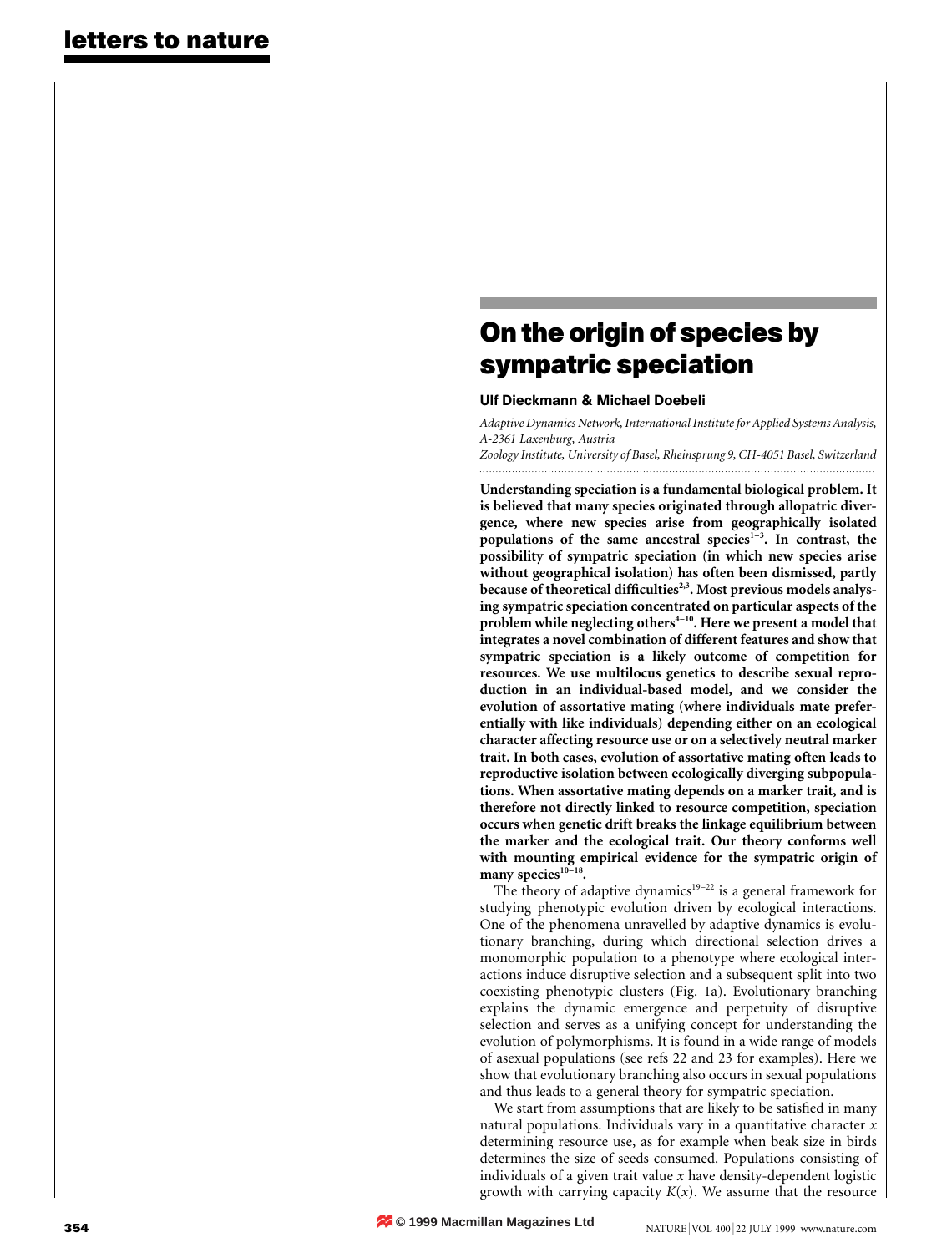### **letters to nature**

distribution  $K(x)$  is unimodal and varies according to a gaussian function  $N(x_0, \sigma_K)$ , with the maximum at an intermediate phenotype  $x_0$  and variance  $\sigma_K^2$ . In polymorphic populations consisting of individuals with different trait values, dissimilar individuals interact only weakly, as, for example, when birds with different beak sizes eat different types of seed. That is, competition is not only density- but also frequency-dependent, and rare phenotypes experience less competition than common phenotypes. Specifically, we assume that the strength of competition between individuals declines



Figure 1 Convergence to disruptive selection a, Evolutionary branching in the individual-based asexual model: at the branching point  $x_0 = 0$ , the population splits into two morphs. Three insets show fitness functions (continuous curves) generated by the ecological interactions at different points in time (indicated by horizontal dotted lines). Selection changes from directional to disruptive when evolution reaches  $x_0$ . The resource distribution  $K(x)$  has its maximum at  $x_0$  and is shown for comparison (dashed curve). **b**, As in **a**, but with multilocus genetics for the ecological character and random mating. Shading represents phenotype distributions (5 diploid and diallelic loci result in 11 possible phenotypes). Despite disruptive selection at the branching point (see insets), branching does not occur.

with phenotypic distance according to a gaussian function  $N(0,\sigma_C)$ , with a maximum at zero and variance  $\sigma_C^2$ .

These assumptions are integrated into an asexual individualbased model in which each individual is characterized by its trait value *x*. Individuals give birth at a constant rate and die at a rate that is determined by frequency- and density-dependent competition (see Methods). Evolutionary dynamics occur because offspring phenotypes may deviate slightly from parent phenotypes. The quantitative character first evolves to the value  $x_0$  with maximal carrying capacity. After that, two things can happen: either  $x_0$  is evolutionarily stable and evolution comes to a halt at  $x_0$ , or  $x_0$  is actually a fitness minimum and can be invaded by all nearby phenotypes19,21,22. In the latter case, evolutionary branching occurs



Figure 2 Mating probabilities as determined by mating character and difference in ecological or marker character between mates. The mating character *m* is scaled to vary between -1 (all - alleles) and +1 (all + alleles). Mating probabilities vary with differences in either ecological or marker character, depending on the scenario. If the mating character in the focal individual is close to +1, it has a high probability of mating with similar individuals. If its mating character is close to −1, it is more likely to mate with dissimilar individuals. Intermediate mating characters (close to 0) correspond to random mating.



Figure 3 Evolutionary branching in sexual populations. a, First scenario: mating probabilities (vertical axes) depend on the ecological character (horizontal axes), which first evolves to intermediate values (50 generations). Then the mean mating character increases to positive values (180 generations) and induces a bimodal split in the ecological character (200 generations). **b**, Second scenario: mating probabilities (vertical axes in upper panels) depend on a marker trait (vertical axes in lower panels). The ecological trait (horizontal axes in all panels) first evolves to intermediate values (100 generations). Owing to temporary

correlations between marker and ecological trait, assortative mating increases, which in turn magnifies these correlations (generations 400–1,090). This positive feedback eventually leads to speciation (1,150 generations). In **b** branching typically takes longer than in a. The summary panels depict the evolution of mean character values schematically. Grey arrows in the bottom summary panel show an alternative, equally likely, evolution of linkage disequilibrium between ecological and marker character.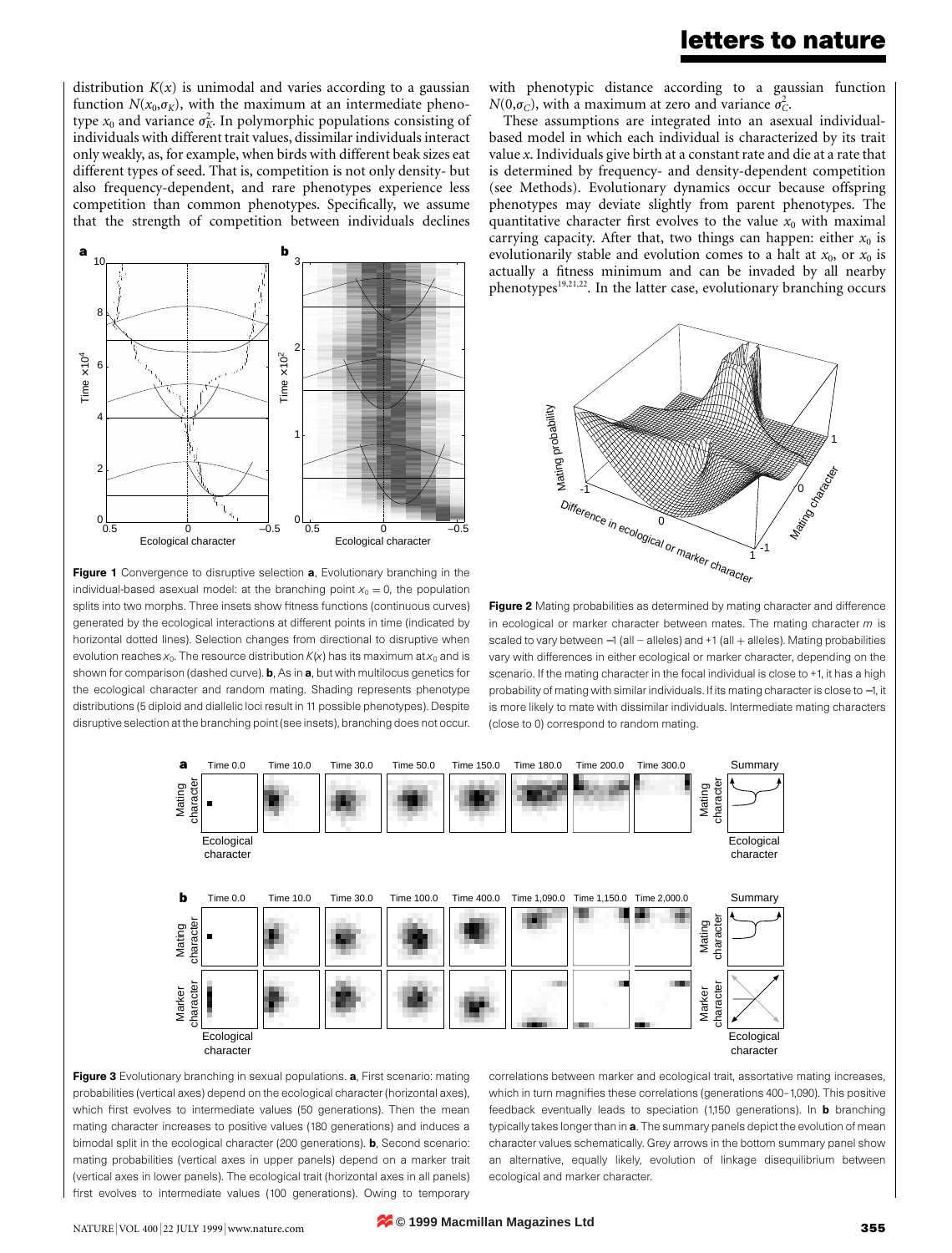## **letters to nature**

(Fig. 1a). This happens for  $\sigma_C < \sigma_K$ , that is, if the curvature of the carrying capacity at its maximum is less than that of the competition function. Then the advantage of deviating from the crowded optimal phenotype  $x_0$  more than compensates for the disadvantage of a lower carrying capacity.

Sexual reproduction is incorporated by assuming that character values are determined by many additive, diploid loci with two alleles, + and −, and are proportional to the number of 'plus' alleles. Offspring inherit maternal and paternal alleles at each locus independently (free recombination). As in the asexual case, the sexual population evolves to a mean phenotype  $x_0$ . If mating is random, however, evolutionary branching does not occur for any values of  $\sigma_K$  and  $\sigma_C$ : the split into two distinct phenotypic morphs is prevented by the continual generation of intermediate phenotypes through recombination (Fig. 1b). Thus, in sexual populations, nonrandom mating is a prerequisite for evolutionary branching<sup>24</sup>.

To model the evolution of assortative mating we assume that individuals express an additional quantitative character that determines mating probabilities according to two scenarios. In the first, mating probabilities are based on similarity in the ecological character, and in the second they are based on similarity in a third, ecologically neutral 'marker' trait (see Methods). Mating



Standard deviation of resource distribution

**Figure 4** Combinations of standard deviations  $\sigma_K$  and  $\sigma_C$  of the resource distribution *K*(*x*) and competition function *C*(*x*), respectively, that allow for evolutionary branching. Analytical results are available for the asexual model (see Methods) and predict branching for  $\sigma_c < \sigma_K$ , that is, below the diagonal. Conditions for branching in sexual populations (within 20,000 generations) are shown in grey when mating probabilities depend on the ecological character and in black when they depend on a marker trait.

character and marker trait are also determined by many additive diallelic loci. Individuals with an intermediate mating character mate randomly. Individuals carrying mostly 'minus' alleles at the mating loci mate disassortatively, and hence are more likely to mate with individuals with very different ecological or marker phenotypes. Individuals carrying mostly plus alleles at the mating loci mate assortatively: the probability of mating increases with phenotypic similarity to the partner (Fig. 2).

Figure 3a shows the evolutionary dynamics of an initially randomly mating population when mating probabilities depend on the ecological character. While this character evolves to  $x_0$ , the mating character initially changes only slowly, but it picks up speed and evolves towards positive assortativeness when the ecological character reaches  $x_0$ . Once assortativeness is strong enough, the population splits into two ecologically different morphs which eventually are almost completely reproductively isolated. These results confirm and extend those of ref. 24 and occur because, near the dynamically emerging fitness minimum at  $x_0$ , selection favours mechanisms that allow for a split in the phenotype distribution and hence for a departure from the fitness minimum. Assortative mating is such a mechanism, because it prevents the generation of intermediate offspring phenotypes from extreme parent phenotypes. Parameter requirements for evolutionary branching in sexual populations appear to be only slightly more restrictive than in the asexual case (Fig. 4).

When assortative mating depends on the ecological character, speciation is not hindered by recombination between mating loci and ecological loci. However, when mating depends on an ecologically neutral marker trait, a linkage disequilibrium between marker loci and ecological loci, leading to a correlation between marker trait and ecological character, is required for the evolution of assortative mating and for speciation. Classical, deterministic models (such as Felsenstein's 'two-allele' models<sup>6</sup>) predict that such linkage disequilibria are unlikely because of recombination between ecological and marker loci<sup>3,6</sup>. In our individual-based model, however, genetic drift due to stochastic demographic effects readily leads to speciation despite the opposing force of recombination. Figure 3b shows the adaptive dynamics when mating probabilities depend on a neutral marker trait. Genetic drift temporarily results in small and localized linkage disequilibria between some marker loci and some ecological loci. Positive and negative correlations both select for assortative mating, which in turn magnifies the local disequilibria into a global linkage disequilibrium between marker and ecological trait. This feedback eventually induces the sympatric split into reproductively isolated phenotypic clusters. Thus, stochastic fluctuations in finite populations can spontaneously break the symmetry of linkage equilibria seen in determi-



Figure 5 Average waiting times for evolutionary branching with different numbers of loci when assortative mating depends on a marker trait. a, Variable numbers of loci for marker and ecological trait with a fixed number of loci (5) for assortative



mating. b, Variable numbers of loci for assortative mating and ecological trait with a fixed number of loci (5) for the marker trait. Other parameters are as in Fig. 3; each column represents the average waiting time from 60 simulation runs.